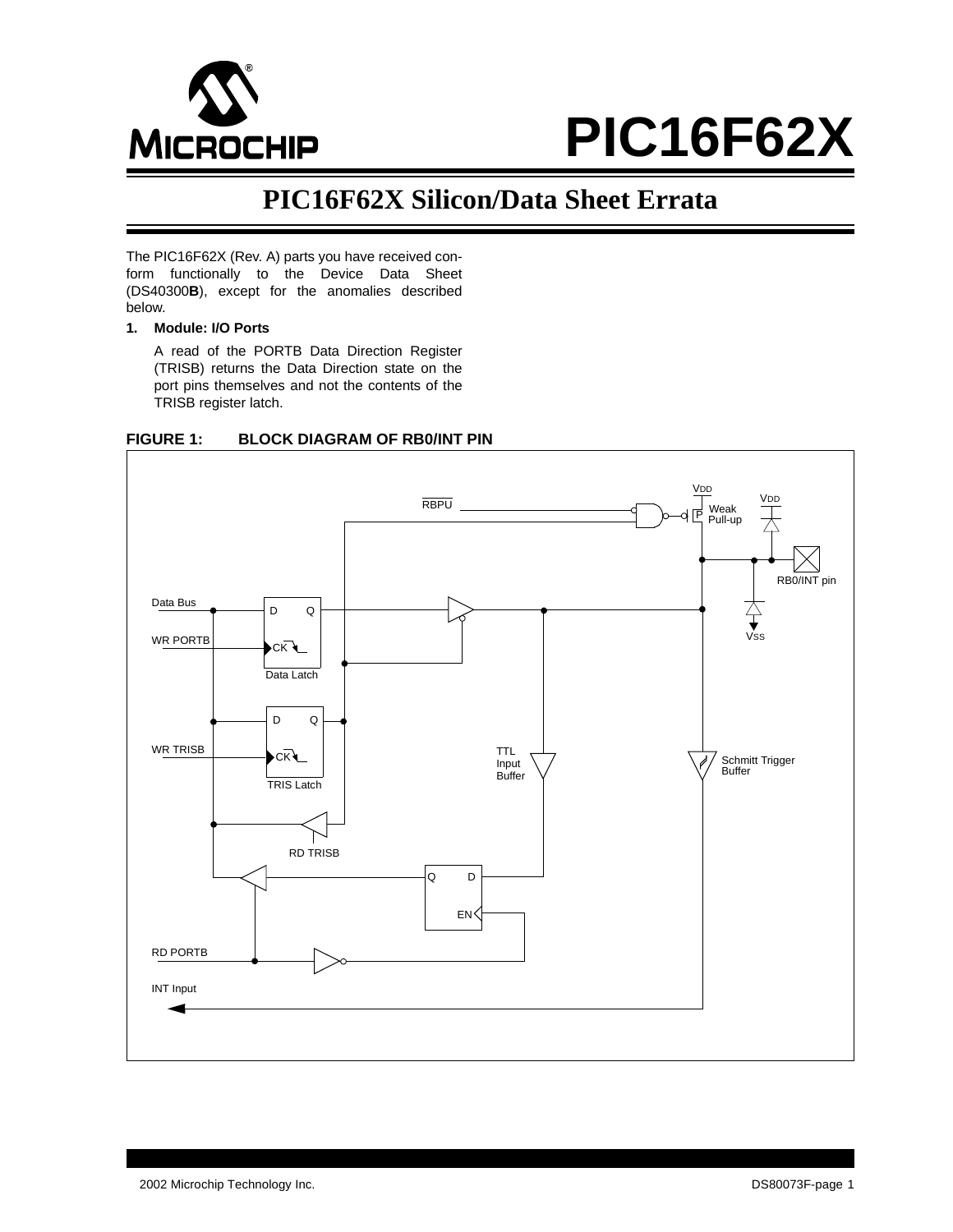# **FIGURE 2: BLOCK DIAGRAM OF RB1/TX/DT PIN**

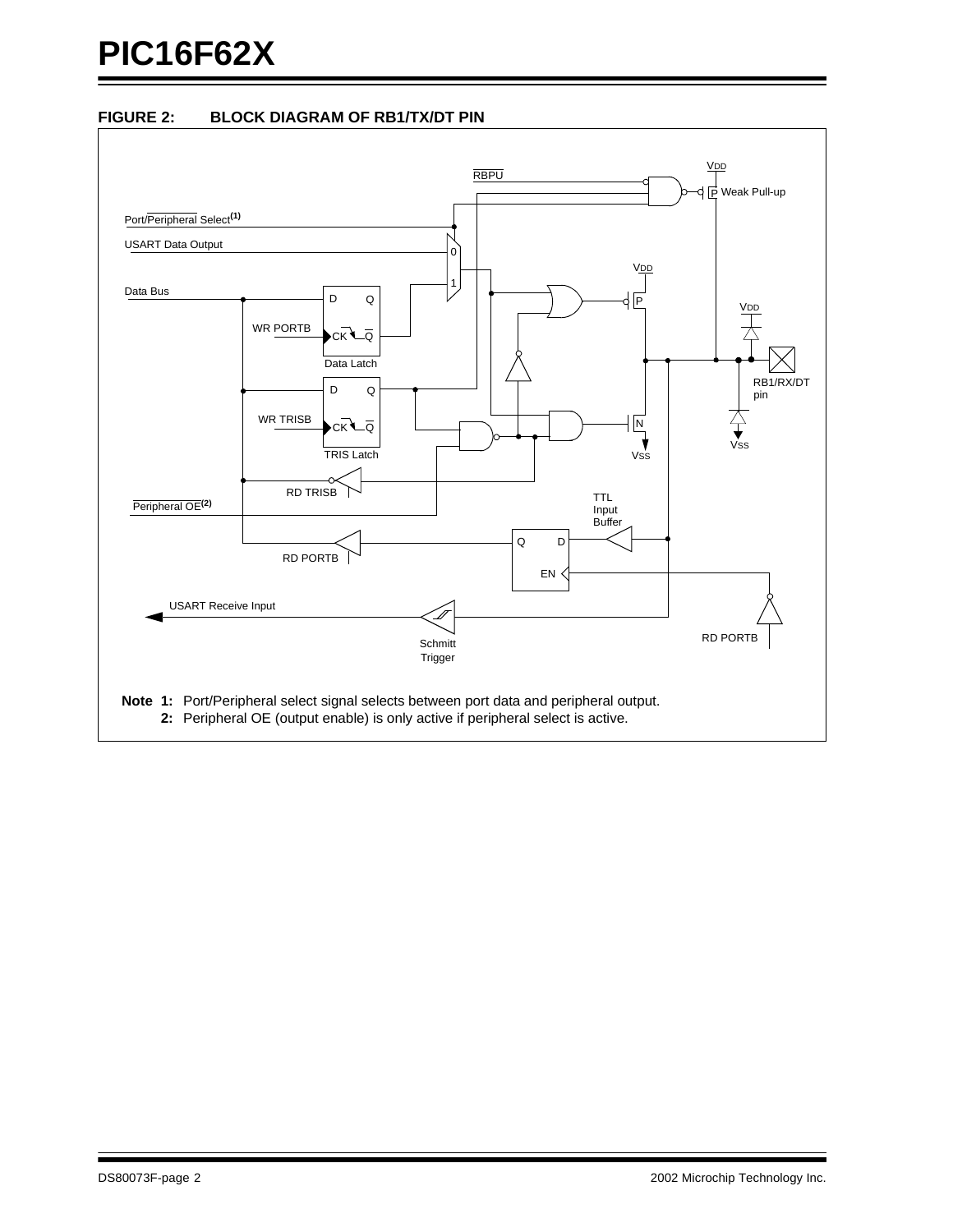

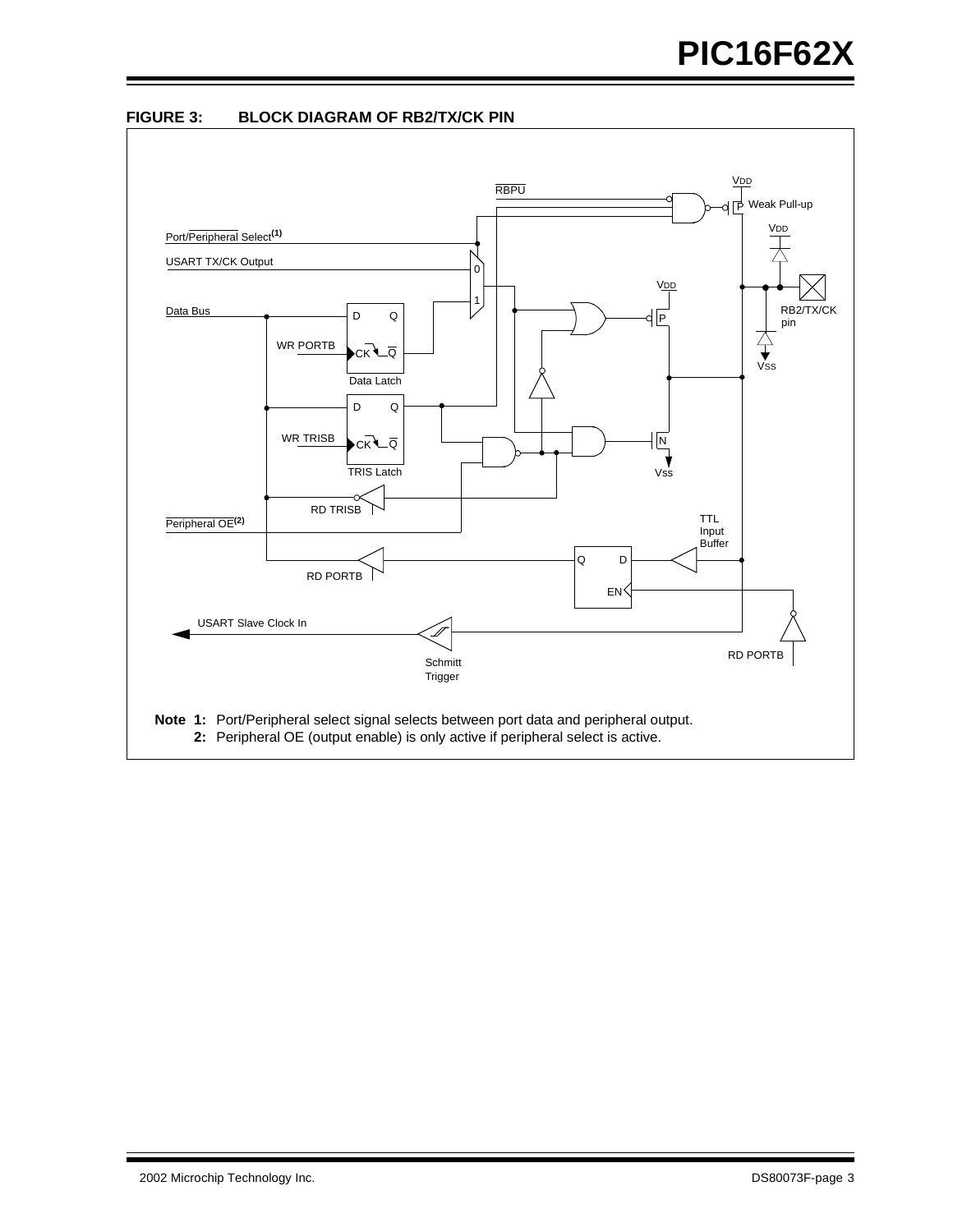# **FIGURE 4: BLOCK DIAGRAM OF THE RB3/CCP1 PIN**

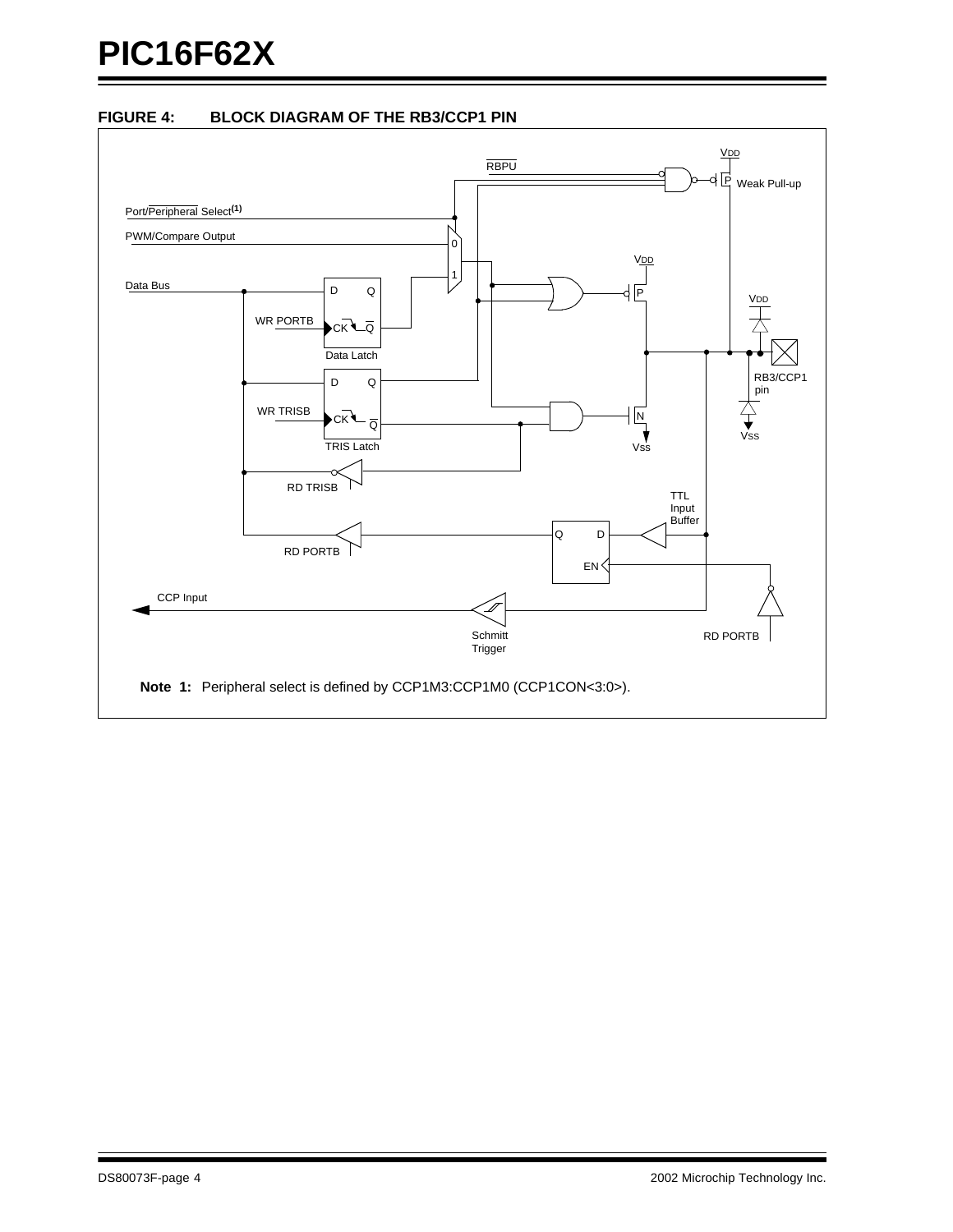

**FIGURE 5: BLOCK DIAGRAM OF RB4/PGM PIN**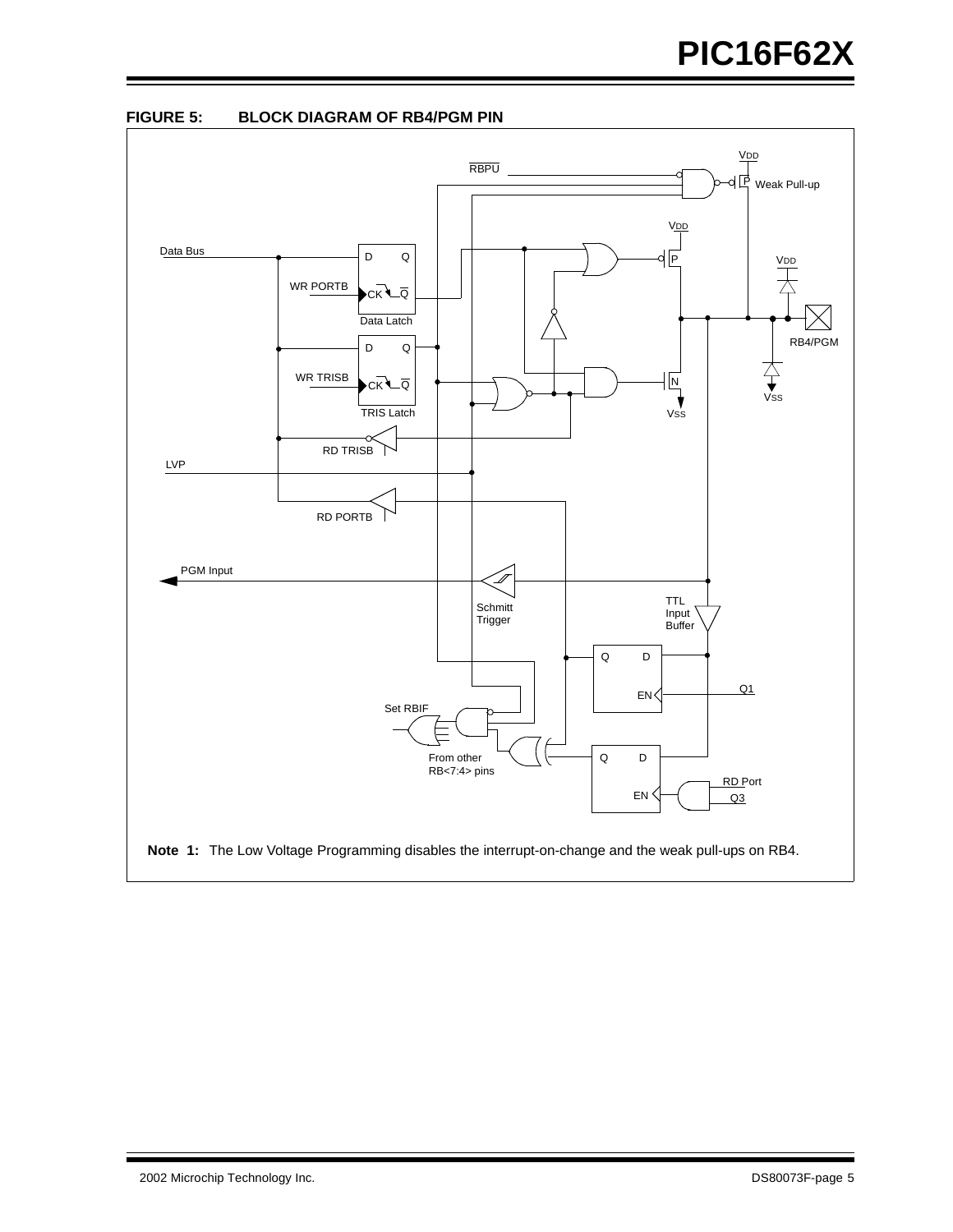# **PIC16F62X**



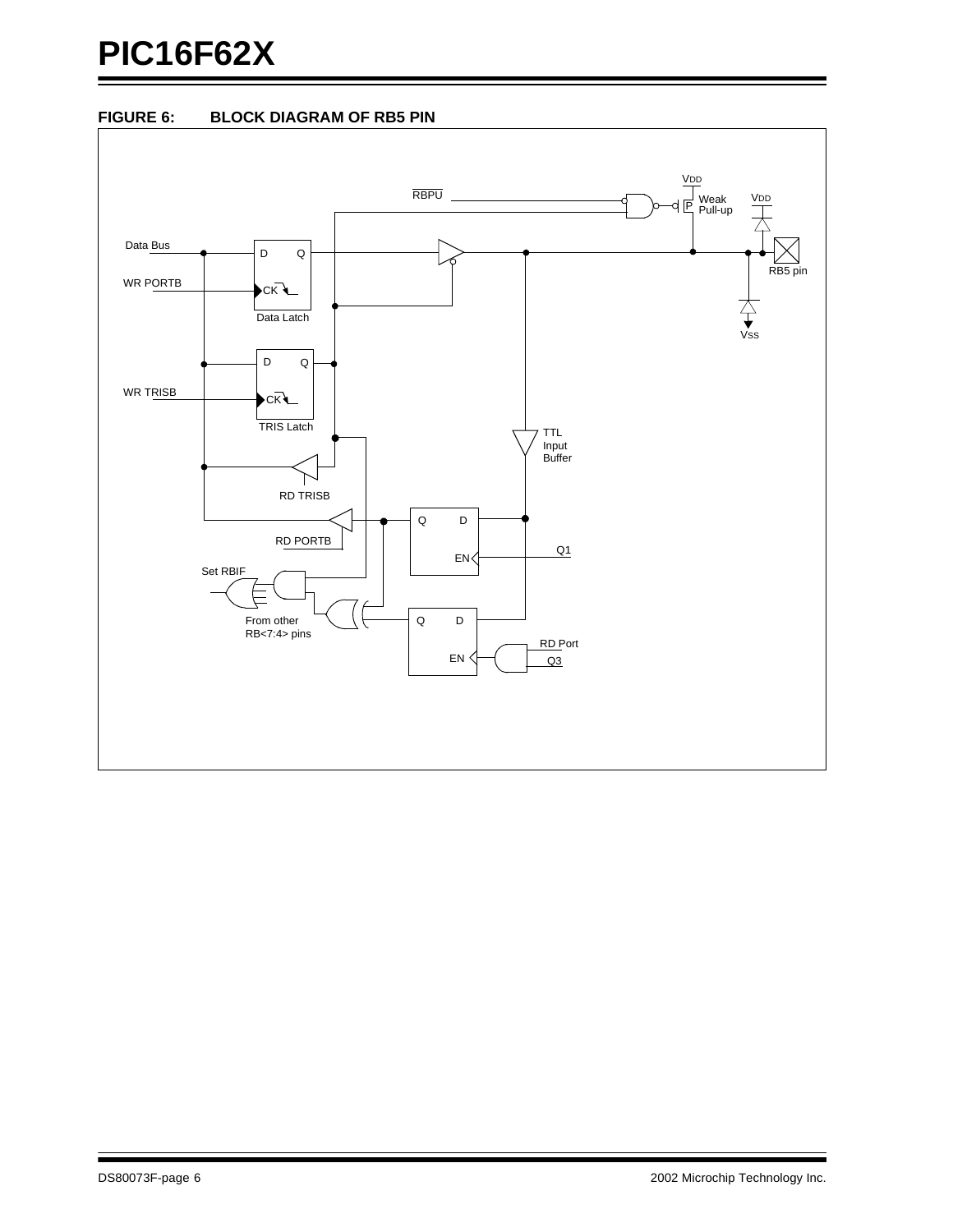

**FIGURE 7: BLOCK DIAGRAM OF RB6/T1OSO/T1CKI PIN**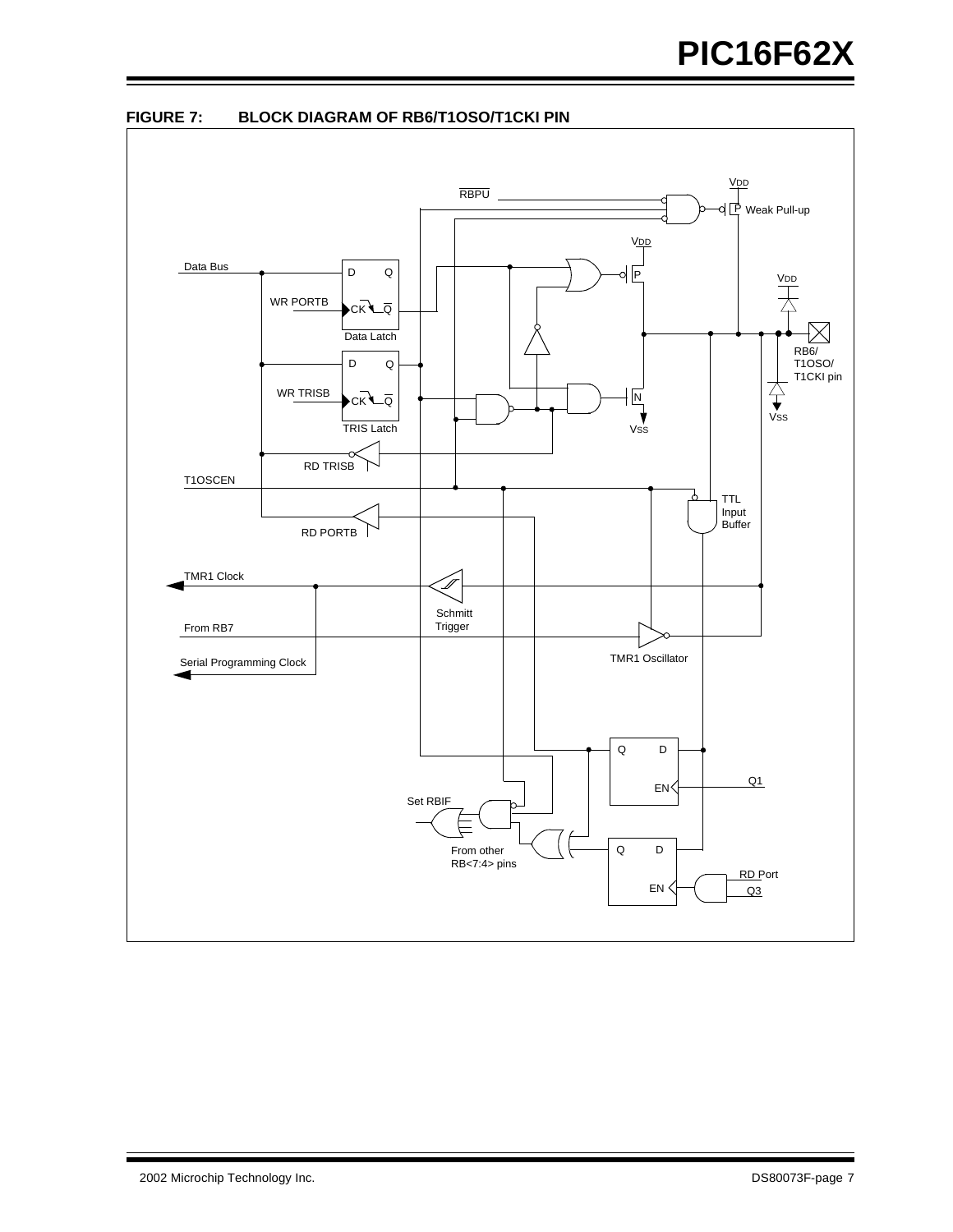# **PIC16F62X**



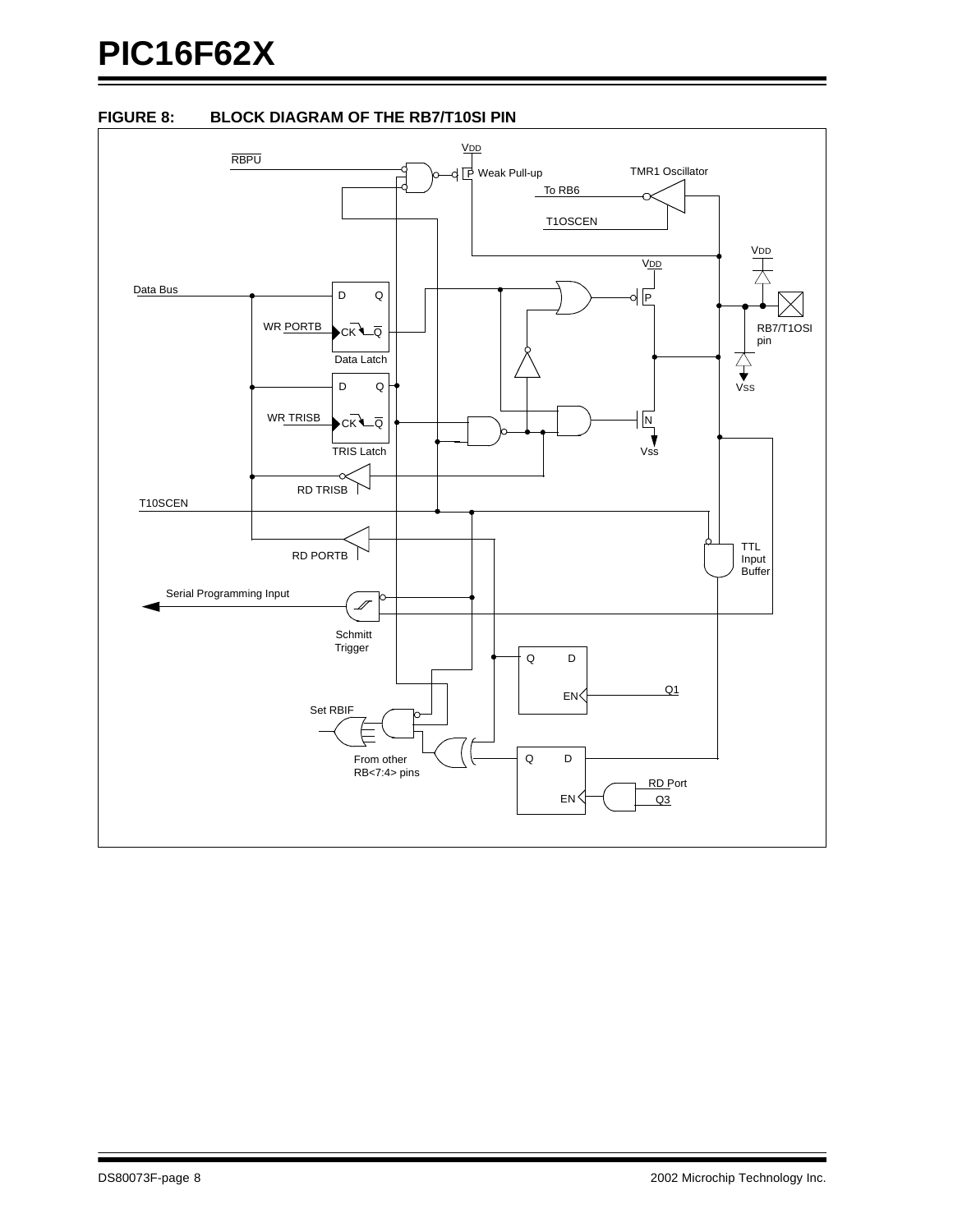# **2. Module: Comparator Mode 1**

Mode 1 allows AN2 to drive the (+) inputs of both comparators. AN1 continues to drive the (-) input of Comparator 2, but AN0 and AN3 can be switched into the (-) input of Comparator 1. The state of the CIS bit chooses which input is to be connected to the comparator. When  $CIS = 0$ , ANO is attached and the comparator functions correctly. When CIS = 1, AN3 is not completely connected to the comparator, resulting in incorrect behavior.

Mode 2 is also a Multiplex mode using the CIS bit. This mode functions correctly.

All other modes are unaffected by this Errata.

# <span id="page-8-0"></span>**3. Module: Low Voltage Programming Mode**

The high voltage override for low voltage programming does not operate as specified in the programming specification. In the Low Voltage Programming (LVP) mode, the device can be programmed without using 12V on VPP (pin 4). However, when high voltage programming is used while the part has low voltage programming enabled, the Low Voltage mode is not overridden. If RB4 goes high for any reason during high voltage programming with LVP enabled, the programming will be interrupted.

# **Work around**

Pull RB4 (pin 10) to ground during the initial programming to prevent programming interruptions. Once LVP has been disabled, it remedies this issue with RB4.

# **4. Module: CCP (Compare Mode)**

The CCP1 output latch, observed on RB3/CCP1/ P1A, can change unexpectedly when the CCP module is changed from a set output on match  $(CCP1CON < 3:0 > = "1000")$  to clear output on match (CCP1CON< $3:0>$  = "1001") or vice versa. This condition will occur following a CCP Reset at the beginning of the third iteration of the following sequence.

- CCPR1<3:0> is changed from "1001" to "1000" or vice versa.
- The TMR1H:TMR1L register pair matches the CCP1R1H:CCPR1L register pair.

Step 1 of the third iteration will cause the CCP1 output latch to immediately and erroneously change to the inverse of the CCPR1<0> bit. This gives the appearance of an inverted CCP response to the third and subsequent compare match events.

The apparent inverted response will persist until the CCP1CON<3> bit is cleared (exiting Compare mode). Interrupts always occur correctly on the match condition. The error is only in the state of the CCP1 output latch.

# **Work around**

# Option 1

Use the CCP toggle output on Compare Match mode (CCP1CON<3.0> = "0010").

# Option 2

Since the problem occurs after two changes to the Compare and Match mode, it is only necessary to reset the CCP1CON register before the third change is made. To remain backwards compatible with earlier versions of the CCP module, always reset the CCP1CON register when changing from the clear output on Match mode to the set output on Match mode, as described in the following steps.

- 1. Ensure the RB3 data latch is set to 0.
- 2. Clear the CCP1CON register (clrf CCP1CON).
- 3. Set the CCP1CON<3:0> bits to "1000" for set output on match.

# **5. Module: MCLR/RA5 in LVP Mode**

When the PIC16F62X device has LVP enabled, MCLR is always enabled, regardless of the CONFIG register settings.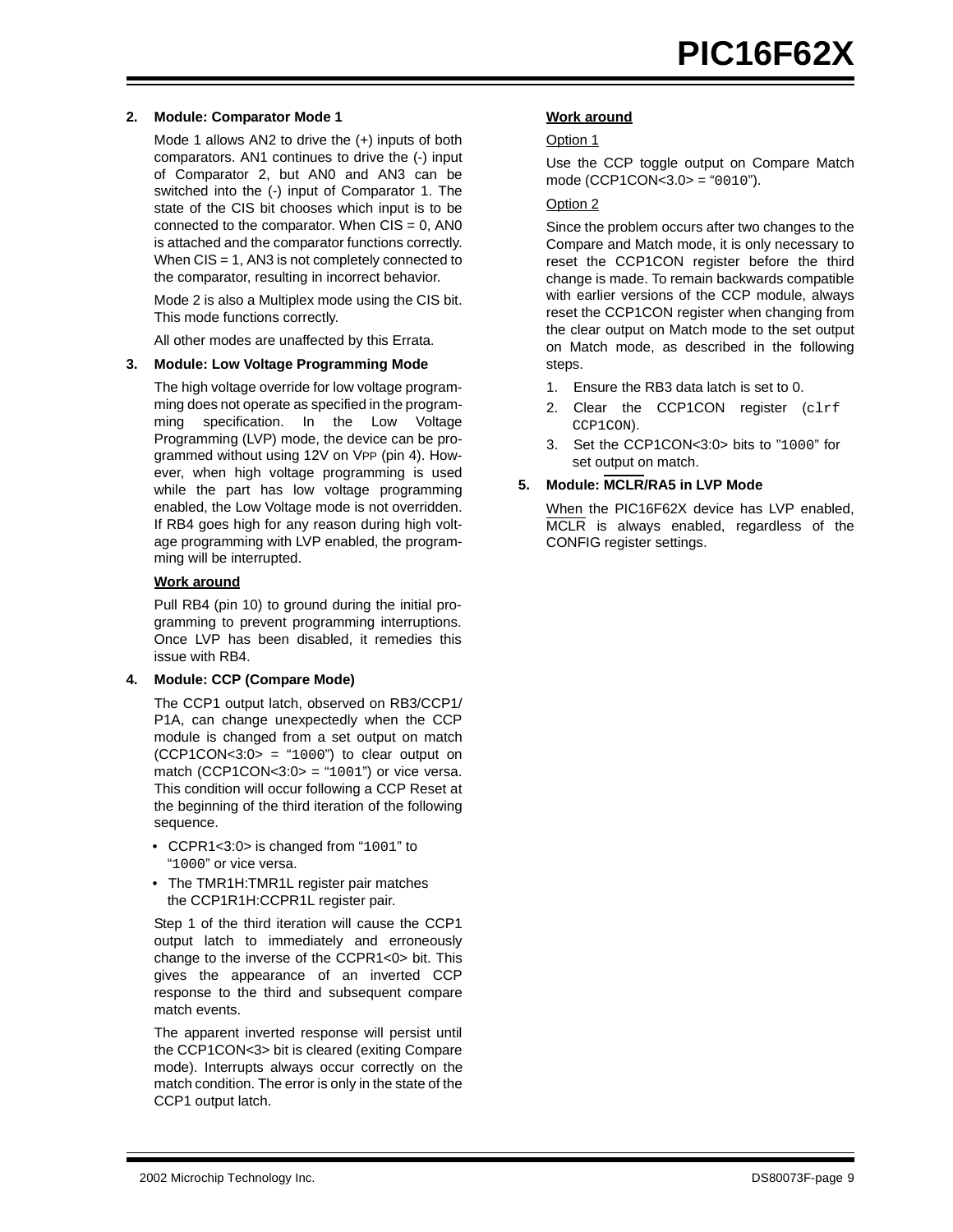# **Clarifications/Corrections to the Data Sheet:**

In the Device Data Sheet (DS40300**B**), the following clarifications and corrections should be noted.

# **1. Module: T1SYNC (Register T1CON)**

The bit T1SYNC in the Register T1CON (address 10h) should be asserted logic low (i.e., T1SYNC). Table 4-1, page 15, and Table 10-2, page 65, of DS40300B should be listed as follows:

# **2. Module: ADEN (Register RCSTA)**

The bit ADEN in Register RCSTA (address 18h), Table 4-1, is misspelled. The correct spelling should be ADDEN. This also appears in Figures and text on pages 72, 79, 80, 81, 82, 83, 84, 85, 86 and 89.

# **TABLE 4-1: SPECIAL REGISTERS SUMMARY BANK0**

| <b>Address</b>  | <b>Name</b>                                                                                                           | Bit 7       | Bit 6           | Bit 5       | Bit 4       | Bit 3                                                            | Bit 2       | Bit 1       | Bit 0 | Value on<br><b>POR Reset</b> | Value on all<br>other<br>RESETS <sup>(1)</sup> |
|-----------------|-----------------------------------------------------------------------------------------------------------------------|-------------|-----------------|-------------|-------------|------------------------------------------------------------------|-------------|-------------|-------|------------------------------|------------------------------------------------|
| Bank 0          |                                                                                                                       |             |                 |             |             |                                                                  |             |             |       |                              |                                                |
| 10 <sub>h</sub> | T <sub>1</sub> CON                                                                                                    |             |                 |             |             | T1CKPS1 T1CKPS0 T1OSCEN T1SYNC TMR1CS TMR1ON --00 0000 --uu uuuu |             |             |       |                              |                                                |
| 18h             | <b>RCSTA</b>                                                                                                          | <b>SPEN</b> | RX <sub>9</sub> | <b>SREN</b> | <b>CREN</b> | ADDEN                                                            | <b>FERR</b> | <b>OERR</b> | RX9D  | 0000                         | $-00x$ 0000 $-00x$                             |
|                 | Legend: $x =$ unknown, $u =$ unchanged, $-$ = unimplemented locations, read as '0', $q =$ value depends on condition, |             |                 |             |             |                                                                  |             |             |       |                              |                                                |

 $shaded = unimplemented$ 

**Note 1:** Other (non power-up) RESETS include MCLR Reset, Brown-out Detect and Watchdog Timer Reset during normal operation.

# **TABLE 10-2: REGISTERS ASSOCIATED WITH CAPTURE, COMPARE, AND TIMER1**

| <b>Address</b> | <b>Name</b>        | Bit 7 | Bit 6 | Bit 5 | Bit 4 | Bit 3 | Bit 2 | Bit 1 | Bit 0 | Value on<br><b>POR</b>                                             | Value on<br>all other<br><b>RESETS</b> |
|----------------|--------------------|-------|-------|-------|-------|-------|-------|-------|-------|--------------------------------------------------------------------|----------------------------------------|
| 10h            | T <sub>1</sub> CON | _     |       |       |       |       |       |       |       | T1CKPS1 T1CKPS0 T1OSCEN T1SYNC TMR1CS TMR1ON  --00 0000  --uu uuuu |                                        |

Legend:  $x =$  unknown,  $u =$  unchanged,  $-$  = unimplemented, read as '0'. Shaded cells are not used by Capture and Timer1.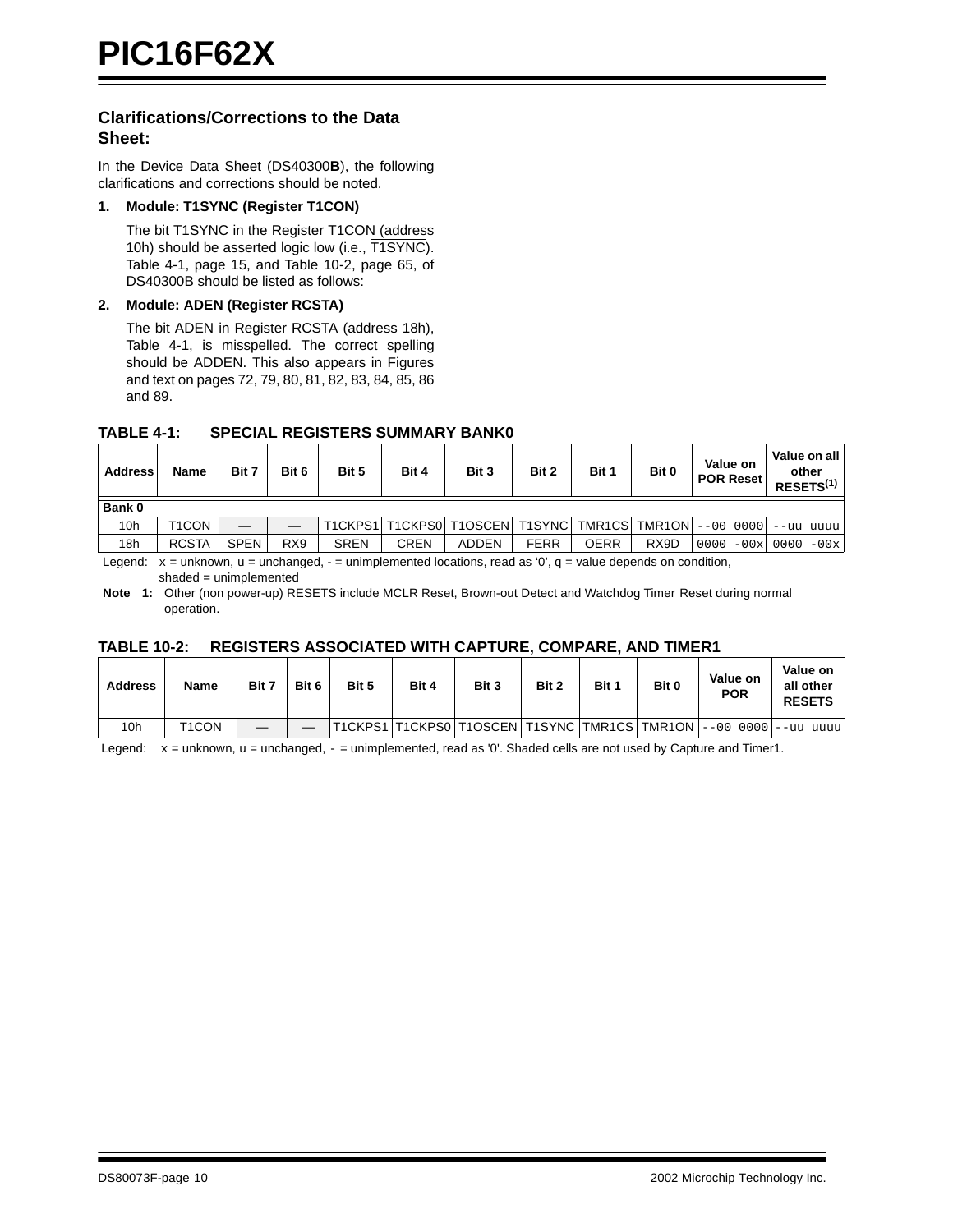# <span id="page-10-0"></span>**17.1 DC Characteristics: PIC16F62X-04 (Commercial, Industrial, Extended) PIC16F62X-20 (Commercial, Industrial, Extended)**

| <b>DC Characteristics</b> |                                             |                                                                                                     | <b>Standard Operating Conditions (unless otherwise stated)</b><br>$-40^{\circ}$ C $\leq$ TA $\leq$ +85°C for industrial and<br>Operating temperature<br>$0^{\circ}$ C $\leq$ TA $\leq$ +70 $^{\circ}$ C for commercial and<br>$-40^{\circ}$ C $\leq$ TA $\leq$ +125 $^{\circ}$ C for extended |             |                                 |                            |                                                                                                                                                                                          |  |  |
|---------------------------|---------------------------------------------|-----------------------------------------------------------------------------------------------------|-----------------------------------------------------------------------------------------------------------------------------------------------------------------------------------------------------------------------------------------------------------------------------------------------|-------------|---------------------------------|----------------------------|------------------------------------------------------------------------------------------------------------------------------------------------------------------------------------------|--|--|
| Param<br>No.              | Sym                                         | Characteristic                                                                                      | Min                                                                                                                                                                                                                                                                                           | <b>Typt</b> | Max                             | <b>Units</b>               | <b>Conditions</b>                                                                                                                                                                        |  |  |
| D001                      | V <sub>DD</sub>                             | <b>Supply Voltage</b>                                                                               | 3.0                                                                                                                                                                                                                                                                                           |             | 5.5                             | $\vee$                     |                                                                                                                                                                                          |  |  |
| D002                      | <b>VDR</b>                                  | RAM Data Retention Voltage <sup>(1)</sup>                                                           |                                                                                                                                                                                                                                                                                               | $1.5*$      |                                 | $\vee$                     | Device in SLEEP mode                                                                                                                                                                     |  |  |
| D <sub>003</sub>          | <b>VPOR</b>                                 | VDD start voltage to<br>ensure Power-on Reset                                                       |                                                                                                                                                                                                                                                                                               | <b>Vss</b>  |                                 | $\vee$                     | See section on Power-on Reset for details                                                                                                                                                |  |  |
| D004                      | <b>SVDD</b>                                 | VDD rise rate to ensure<br>Power-on Reset                                                           | $0.05*$                                                                                                                                                                                                                                                                                       |             |                                 | V/ms                       | See section on Power-on Reset for details                                                                                                                                                |  |  |
| D005                      | <b>VBOD</b>                                 | <b>Brown-out Detect Voltage</b>                                                                     | 3.65<br>3.65                                                                                                                                                                                                                                                                                  | 4.0         | 4.35<br>4.4                     | $\vee$<br>$\vee$           | BODEN configuration bit is set<br>BODEN configuration bit is set, Extended                                                                                                               |  |  |
| D010<br>D013              | IDD                                         | Supply Current <sup>(2)</sup>                                                                       |                                                                                                                                                                                                                                                                                               | 4.0         | 0.7<br>2.0<br>7.0<br>6.0<br>2.0 | mA<br>mA<br>mA<br>mA<br>mA | $Fosc = 4.0 MHz$ , $VDD = 3.0$<br>$Fosc = 4.0$ MHz, $VDD = 5.5^*$<br>$Fosc = 20.0 MHz$ , $VDD = 5.5$<br>FOSC = $20.0$ MHz, $VDD = 4.5*$<br>FOSC = $10.0$ MHz, $VDD = 3.0^*$ , Commercial |  |  |
| D014                      |                                             |                                                                                                     |                                                                                                                                                                                                                                                                                               |             | 10                              | μA                         | $Fosc = 32$ kHz, $VDD = 3.0*$                                                                                                                                                            |  |  |
| D020                      | <b>IPD</b>                                  | Power-down Current <sup>(3)</sup>                                                                   |                                                                                                                                                                                                                                                                                               |             | 2.2<br>5.0<br>9.0<br>30.0       | μA<br>μA<br>μA<br>μA       | VDD = 3.0, Commercial, Industrial<br>$VDD = 4.5^*$ , Commercial, Industrial<br>VDD = 5.5, Commercial, Industrial<br>$VDD = 5.5$ , Extended                                               |  |  |
| D022                      | <b>AIWDT</b>                                | WDT Current <sup>(4)</sup>                                                                          |                                                                                                                                                                                                                                                                                               | 6.0         | 20<br>25                        | μA<br>μA                   | VDD = 4.0V, Commercial, Industrial<br>$VDD = 4.0V$ , Extended                                                                                                                            |  |  |
| D022A<br>D023             | $\triangle$ <b>BOD</b><br>$\triangle$ ICOMP | Brown-out Detect Current <sup>(4)</sup><br>Comparator Current for each<br>Comparator <sup>(4)</sup> |                                                                                                                                                                                                                                                                                               | 75<br>30    | 125<br>50                       | μA<br>μA                   | BOD enabled, VDD = 5.0V<br>$VDD = 4.0V$                                                                                                                                                  |  |  |
| D023A                     | $\Delta$ VREF                               | VREF Current <sup>(4)</sup>                                                                         |                                                                                                                                                                                                                                                                                               |             | 135                             | μA                         | $VDD = 4.0V$                                                                                                                                                                             |  |  |

These parameters are characterized but not tested.

† Data in "Typ" column is at 5.0V, 25°C, unless otherwise stated. These parameters are for design guidance only and are not tested.

Note 1: This is the limit to which VDD can be lowered in SLEEP mode without losing RAM data.

**2:** The supply current is mainly a function of the operating voltage and frequency. Other factors such as I/O pin loading and switching rate, oscillator type, internal code execution pattern and temperature also have an impact on the current consumption.

The test conditions for all IDD measurements in active Operation mode are:

OSC1 = external square wave, from rail-to-rail; all I/O pins tri-stated, pulled to VDD,  $\overline{MCLR}$  = VDD; WDT disabled.

**3:** The power-down current in SLEEP mode does not depend on the oscillator type. Power-down current is measured with the part in SLEEP mode, with all I/O pins in hi-impedance state and tied to VDD or VSS.

**4:** The ∆ current is the additional current consumed when this peripheral is enabled. This current should be added to the base IDD or IPD measurement.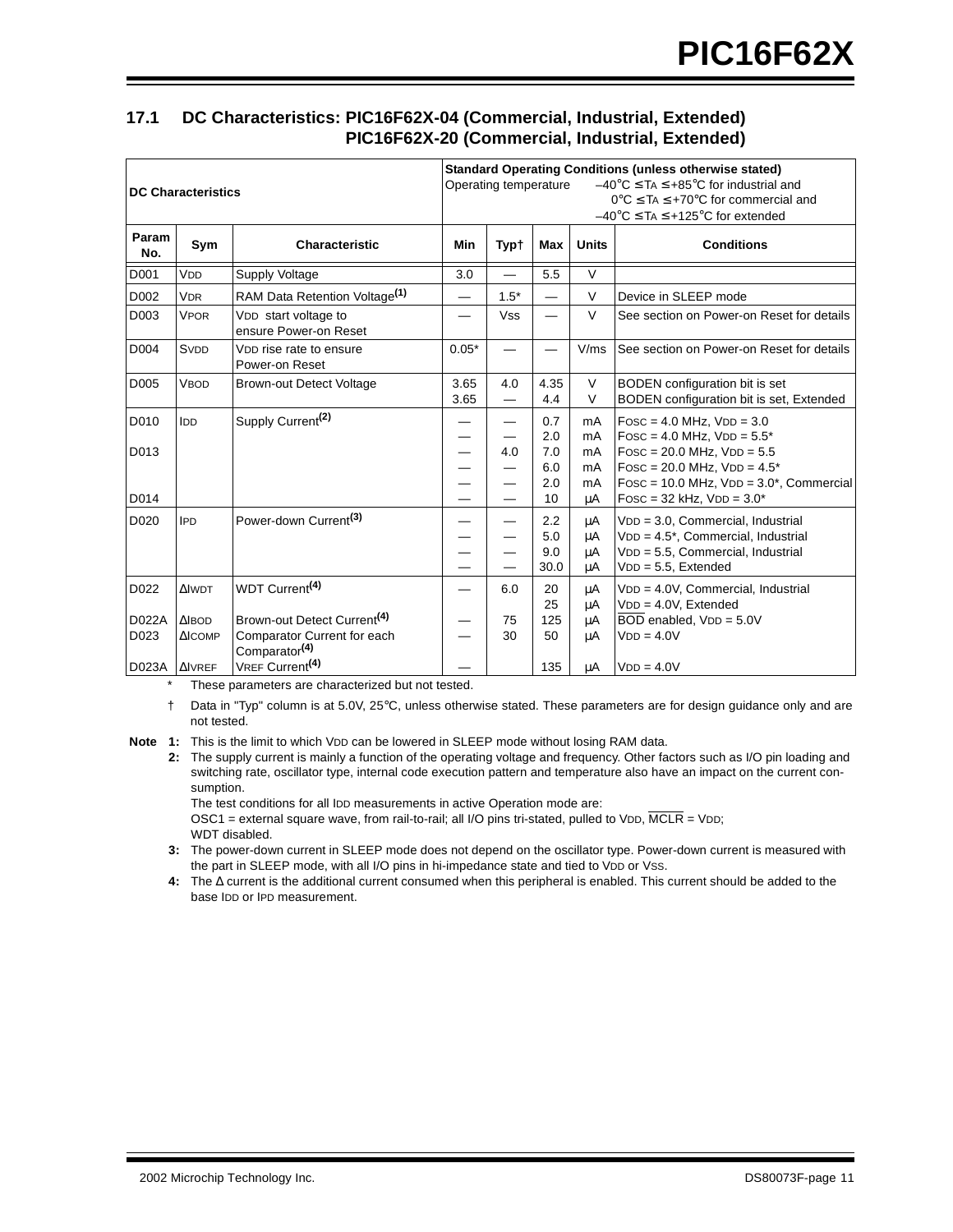# <span id="page-11-0"></span>**17.2 DC Characteristics: PIC16LF62X-04 (Commercial, Industrial)**

| <b>DC Characteristics</b>      |                                                                    |                                                                                                                                                                  | <b>Standard Operating Conditions (unless otherwise stated)</b><br>$-40^{\circ}$ C $\leq$ TA $\leq$ +85°C for industrial and<br>Operating temperature<br>$0^{\circ}$ C $\leq$ TA $\leq$ +70 $^{\circ}$ C for commercial<br>Operating voltage VDD range as described in DC spec Table 17-1 and<br>Table 12-2 |                                 |                          |                         |                                                                                                                                        |  |  |
|--------------------------------|--------------------------------------------------------------------|------------------------------------------------------------------------------------------------------------------------------------------------------------------|------------------------------------------------------------------------------------------------------------------------------------------------------------------------------------------------------------------------------------------------------------------------------------------------------------|---------------------------------|--------------------------|-------------------------|----------------------------------------------------------------------------------------------------------------------------------------|--|--|
| Param<br>No.                   | Sym                                                                | Characteristic                                                                                                                                                   | Min                                                                                                                                                                                                                                                                                                        | <b>Typt</b>                     | Max                      | <b>Units</b>            | <b>Conditions</b>                                                                                                                      |  |  |
| D001                           | VDD                                                                | <b>Supply Voltage</b>                                                                                                                                            | 2.0                                                                                                                                                                                                                                                                                                        |                                 | 5.5                      | $\overline{\mathsf{v}}$ |                                                                                                                                        |  |  |
| D002                           | <b>VDR</b>                                                         | RAM Data Retention Voltage <sup>(1)</sup>                                                                                                                        | —                                                                                                                                                                                                                                                                                                          | $1.5*$                          |                          | $\vee$                  | Device in SLEEP mode                                                                                                                   |  |  |
| D003                           | <b>VPOR</b>                                                        | VDD start voltage to<br>ensure Power-on Reset                                                                                                                    |                                                                                                                                                                                                                                                                                                            | <b>Vss</b>                      |                          | $\vee$                  | See section on Power-on Reset for details                                                                                              |  |  |
| D004                           | SVDD                                                               | V <sub>D</sub> rise rate to ensure<br>Power-on Reset                                                                                                             | $0.05*$                                                                                                                                                                                                                                                                                                    |                                 |                          | V/ms                    | See section on Power-on Reset for details                                                                                              |  |  |
| D005                           | <b>VBOD</b>                                                        | <b>Brown-out Detect Voltage</b>                                                                                                                                  | 3.65                                                                                                                                                                                                                                                                                                       | 4.0                             | 4.35                     | $\vee$                  | BODEN configuration bit is cleared                                                                                                     |  |  |
| D010<br>D013                   | IDD                                                                | Supply Current <sup>(2)</sup>                                                                                                                                    |                                                                                                                                                                                                                                                                                                            | $\overline{\phantom{0}}$<br>4.0 | 0.6<br>0.7<br>7.0<br>6.0 | mA<br>mA<br>mA<br>mA    | $Fosc = 4.0$ MHz, $VDD = 2.0$<br>$Fosc = 4.0$ MHz, $VDD = 5.5^*$<br>$Fosc = 20.0$ MHz, $VDD = 5.5$<br>$Fosc = 20.0$ MHz, $VDD = 4.5^*$ |  |  |
| D014                           |                                                                    |                                                                                                                                                                  |                                                                                                                                                                                                                                                                                                            |                                 | 2.0<br><b>TBD</b>        | mA<br>μA                | $Fosc = 10.0 MHz$ , $VDD = 3.0$ , Commercial<br>$Fosc = 32$ kHz, $VDD = 2.0*$                                                          |  |  |
| D020                           | <b>IPD</b>                                                         | Power-down Current <sup>(2), (3)</sup>                                                                                                                           |                                                                                                                                                                                                                                                                                                            | $\overline{\phantom{0}}$        | 1.98<br>9.0              | μA<br>μA                | $VDD = 2.0$<br>$VDD = 5.5$                                                                                                             |  |  |
| D022<br>D022A<br>D023<br>D023A | <b>AIWDT</b><br><b>AIBOD</b><br>$\triangle$ ICOMP<br><b>AIVREF</b> | WDT Current <sup>(4)</sup><br>Brown-out Detect Current <sup>(4)</sup><br>Comparator Current for each<br>Comparator <sup>(4)</sup><br>VREF Current <sup>(4)</sup> |                                                                                                                                                                                                                                                                                                            | 6.0<br>75<br>30                 | 15<br>125<br>50<br>135   | μA<br>μA<br>μA<br>μA    | $VDD = 3.0V$<br>BOD enabled, VDD = 5.0V<br>$VDD = 3.0V$<br>$VDD = 3.0V$                                                                |  |  |

These parameters are characterized but not tested.

† Data in "Typ" column is at 5.0V, 25°C, unless otherwise stated. These parameters are for design guidance only and are not tested.

**Note 1:** This is the limit to which VDD can be lowered in SLEEP mode without losing RAM data.

**2:** The supply current is mainly a function of the operating voltage and frequency. Other factors such as I/O pin loading and switching rate, oscillator type, internal code execution pattern and temperature also have an impact on the current consumption.

The test conditions for all IDD measurements in active Operation mode are:

OSC1 = external square wave, from rail-to-rail; all I/O pins tri-stated, pulled to VDD,

 $\overline{\text{MCLR}}$  = VDD; WDT enabled/disabled as specified.

**3:** The power-down current in SLEEP mode does not depend on the oscillator type. Power-down current is measured with the part in SLEEP mode, with all I/O pins in hi-impedance state and tied to VDD or Vss.

**4:** The ∆ current is the additional current consumed when this peripheral is enabled. This current should be added to the base IDD or IPD measurement.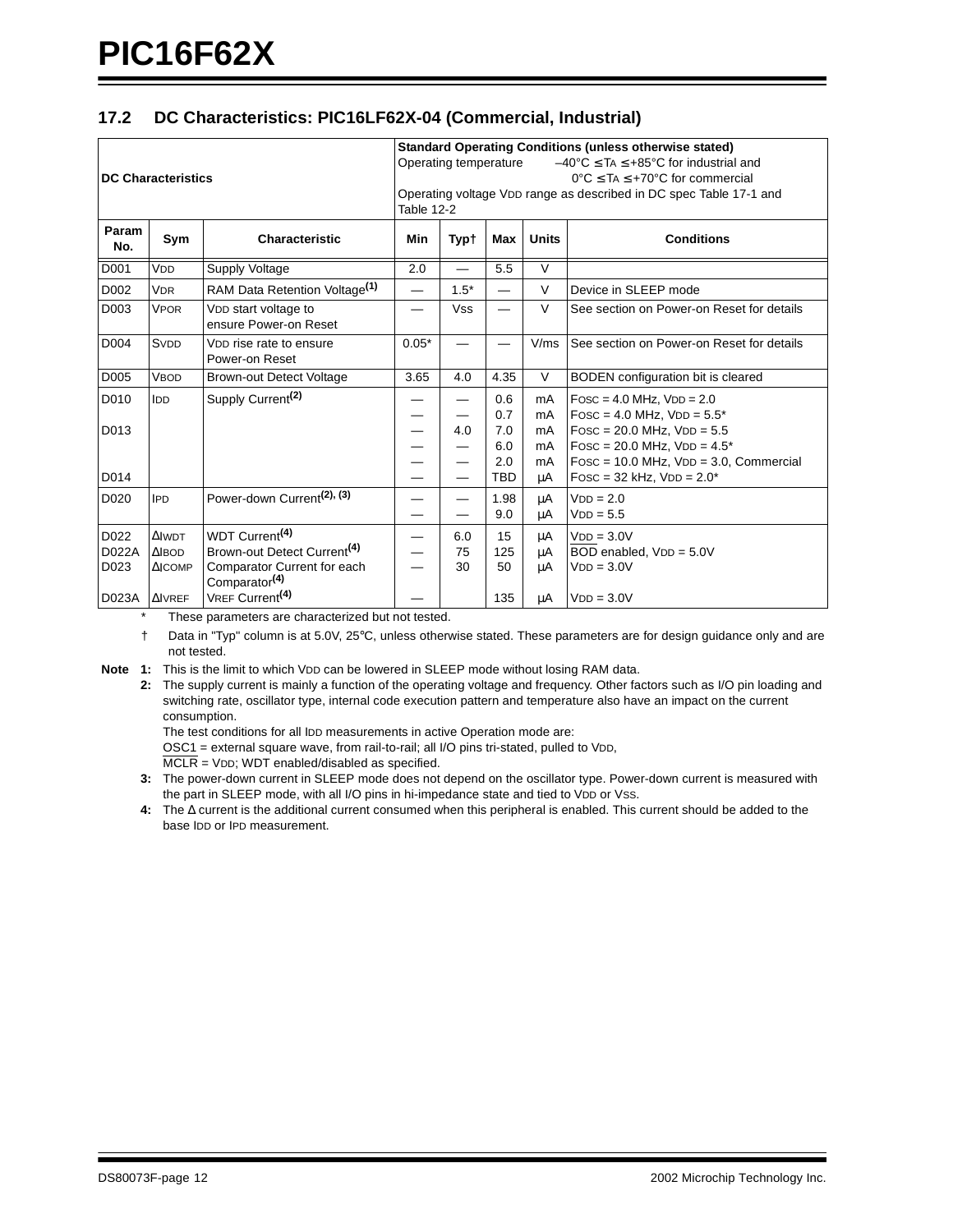# **17.3 DC Characteristics: PIC16F62X (Commercial, Industrial, Extended) PIC16LF62X (Commercial, Industrial)**

| <b>DC Characteristics</b> |                   |                                           | <b>Standard Operating Conditions (unless otherwise stated)</b><br>Operating temperature<br>$-40^{\circ}$ C $\leq$ TA $\leq$ +85°C for industrial and<br>$0^{\circ}$ C $\leq$ TA $\leq$ +70 $^{\circ}$ C for commercial and<br>$-40^{\circ}$ C $\leq$ TA $\leq$ +125°C for extended<br>Operating voltage VDD range as described in DC spec Table 17-1 and Table 12-2 |                          |                          |    |                                                           |  |  |  |
|---------------------------|-------------------|-------------------------------------------|---------------------------------------------------------------------------------------------------------------------------------------------------------------------------------------------------------------------------------------------------------------------------------------------------------------------------------------------------------------------|--------------------------|--------------------------|----|-----------------------------------------------------------|--|--|--|
| Param.<br>No.             | Sym               | Characteristic                            | Min                                                                                                                                                                                                                                                                                                                                                                 | Typ†                     | Max                      |    | Unit Conditions                                           |  |  |  |
|                           | VIL               | <b>Input Low Voltage</b>                  |                                                                                                                                                                                                                                                                                                                                                                     |                          |                          |    |                                                           |  |  |  |
|                           |                   | I/O ports:                                |                                                                                                                                                                                                                                                                                                                                                                     |                          |                          |    |                                                           |  |  |  |
| D030                      |                   | with TTL buffer                           | <b>VSS</b>                                                                                                                                                                                                                                                                                                                                                          |                          | 0.8                      | V  | $VDD = 4.5V$ to 5.5V                                      |  |  |  |
|                           |                   |                                           |                                                                                                                                                                                                                                                                                                                                                                     |                          | $0.15$ V <sub>D</sub>    |    | otherwise                                                 |  |  |  |
| D031                      |                   | with Schmitt Trigger input                | Vss                                                                                                                                                                                                                                                                                                                                                                 |                          | $0.2$ V <sub>D</sub> $D$ | V  |                                                           |  |  |  |
| D032                      |                   | MCLR, RA4/T0CKI, OSC1 (in ER<br>mode)     | Vss                                                                                                                                                                                                                                                                                                                                                                 |                          | $0.2$ V <sub>D</sub> $D$ | V  |                                                           |  |  |  |
| D033                      |                   | OSC1 (in XT and HS)                       | Vss                                                                                                                                                                                                                                                                                                                                                                 |                          | $0.3$ V <sub>D</sub> $D$ | V  |                                                           |  |  |  |
|                           |                   | OSC1 (in LP)                              | Vss                                                                                                                                                                                                                                                                                                                                                                 |                          | 0.6 VDD-1.0              | V  |                                                           |  |  |  |
|                           | VIH               | Input High Voltage                        |                                                                                                                                                                                                                                                                                                                                                                     |                          |                          |    |                                                           |  |  |  |
|                           |                   | I/O ports:                                |                                                                                                                                                                                                                                                                                                                                                                     |                          |                          |    |                                                           |  |  |  |
| D040                      |                   | with TTL buffer                           | 2.0V<br>.25 VDD + 0.8V                                                                                                                                                                                                                                                                                                                                              |                          | <b>VDD</b>               | V  | $VDD = 4.5V$ to 5.5V<br>otherwise                         |  |  |  |
| D041                      |                   | with Schmitt Trigger input                | $0.8$ V <sub>D</sub> $D$                                                                                                                                                                                                                                                                                                                                            |                          | <b>VDD</b><br><b>VDD</b> |    |                                                           |  |  |  |
| D042                      |                   | MCLR RA4/T0CKI                            | $0.8$ V <sub>D</sub> $D$                                                                                                                                                                                                                                                                                                                                            | $\overline{\phantom{0}}$ | <b>VDD</b>               | V  |                                                           |  |  |  |
|                           |                   | OSC1 (EC mode)                            | $0.8$ V <sub>D</sub> $D$                                                                                                                                                                                                                                                                                                                                            |                          | <b>VDD</b>               | V  |                                                           |  |  |  |
| D043                      |                   | OSC1 (XT, HS and LP)                      | $0.7$ V <sub>D</sub> $D$                                                                                                                                                                                                                                                                                                                                            |                          | <b>VDD</b>               | V  |                                                           |  |  |  |
| D070                      | <b>IPURB</b>      | PORTB weak pull-up current                | 50                                                                                                                                                                                                                                                                                                                                                                  | 200                      | 400                      | μA | $VDD = 5.0V$ , $VPIN = VSS$                               |  |  |  |
|                           | IIL               | Input Leakage Current <sup>(1), (2)</sup> |                                                                                                                                                                                                                                                                                                                                                                     |                          |                          |    |                                                           |  |  |  |
|                           |                   | I/O ports (except PORTA)                  |                                                                                                                                                                                                                                                                                                                                                                     |                          |                          |    |                                                           |  |  |  |
|                           |                   |                                           |                                                                                                                                                                                                                                                                                                                                                                     |                          | ±1.0                     | μA | $VSS \leq VPIN \leq VDD$ , pin at hi-impedance            |  |  |  |
| D060                      |                   | PORTA                                     |                                                                                                                                                                                                                                                                                                                                                                     |                          | ±0.5                     | μA | $VSS \leq VPIN \leq VDD$ , pin at hi-impedance            |  |  |  |
| D061                      |                   | RA4/T0CKI                                 |                                                                                                                                                                                                                                                                                                                                                                     |                          | ±1.0                     | μA | $VSS \leq VPIN \leq VDD$                                  |  |  |  |
| D063                      |                   | OSC1, MCLR                                |                                                                                                                                                                                                                                                                                                                                                                     |                          | ±5.0                     | μA | $VSS \leq VPIN \leq VDD$ , XT, HS and LP osc              |  |  |  |
|                           | VOL               | Output Low Voltage                        |                                                                                                                                                                                                                                                                                                                                                                     |                          |                          |    | configuration                                             |  |  |  |
| D080                      |                   | I/O ports                                 |                                                                                                                                                                                                                                                                                                                                                                     |                          | 0.6                      | V  | IOL=8.5 mA, VDD=4.5V, $-40^{\circ}$ to $+85^{\circ}$ C    |  |  |  |
|                           |                   |                                           |                                                                                                                                                                                                                                                                                                                                                                     |                          | 0.6                      | V  | IOL=7.0 mA, VDD=4.5V, +125°C                              |  |  |  |
| D083                      |                   | OSC2/CLKOUT (ER only)                     |                                                                                                                                                                                                                                                                                                                                                                     |                          | 0.6                      | V  | IOL=1.6 mA, VDD=4.5V, -40° to +85°C                       |  |  |  |
|                           |                   |                                           |                                                                                                                                                                                                                                                                                                                                                                     |                          | 0.6                      | V  | IOL=1.2 mA, VDD=4.5V, $+125^{\circ}$ C                    |  |  |  |
|                           | VOH               | Output High Voltage <sup>(2)</sup>        |                                                                                                                                                                                                                                                                                                                                                                     |                          |                          |    |                                                           |  |  |  |
| D090                      |                   | I/O ports (except RA4)                    | $VDD-0.7$                                                                                                                                                                                                                                                                                                                                                           |                          |                          | V  | IOH=-3.0 mA, VDD=4.5V, -40° to +85°C                      |  |  |  |
|                           |                   |                                           | $VDD-0.7$                                                                                                                                                                                                                                                                                                                                                           |                          |                          | V. | IOH=-2.5 mA, VDD=4.5V, +125°C                             |  |  |  |
| D092                      |                   | OSC2/CLKOUT (ER only)                     | $VDD-0.7$                                                                                                                                                                                                                                                                                                                                                           | —                        |                          | V  | IOH=-1.3 mA, VDD=4.5V, -40 $^{\circ}$ to +85 $^{\circ}$ C |  |  |  |
|                           |                   |                                           | $VDD-0.7$                                                                                                                                                                                                                                                                                                                                                           | $\overline{\phantom{0}}$ |                          | V  | IOH=-1.0 mA, VDD=4.5V, +125°C                             |  |  |  |
| *D150                     | VOD               | Open Drain High Voltage                   |                                                                                                                                                                                                                                                                                                                                                                     |                          | $8.5*$                   | V  | RA4 pin PIC16F62X, PIC16LF62X                             |  |  |  |
|                           |                   | Capacitive Loading Specs on Out-          |                                                                                                                                                                                                                                                                                                                                                                     |                          |                          |    |                                                           |  |  |  |
|                           |                   | put Pins                                  |                                                                                                                                                                                                                                                                                                                                                                     |                          |                          |    |                                                           |  |  |  |
| D <sub>100</sub>          | COSC <sub>2</sub> | OSC2 pin                                  |                                                                                                                                                                                                                                                                                                                                                                     |                          | 15                       | рF | In XT, HS and LP modes when external                      |  |  |  |
|                           |                   |                                           |                                                                                                                                                                                                                                                                                                                                                                     |                          |                          |    | clock used to drive OSC1                                  |  |  |  |
| D <sub>101</sub>          | CIO               | All I/O pins/OSC2 (in ER mode)            |                                                                                                                                                                                                                                                                                                                                                                     |                          | 50                       | pF |                                                           |  |  |  |

\* These parameters are characterized but not tested.

† Data in "Typ" column is at 5.0V, 25°C unless otherwise stated. These parameters are for design guidance only and are not tested.

Note 1: The leakage current on the MCLR pin is strongly dependent on applied voltage level. The specified levels represent normal operating conditions. Higher leakage current may be measured at different input voltages.

**2:** Negative current is defined as coming out of the pin.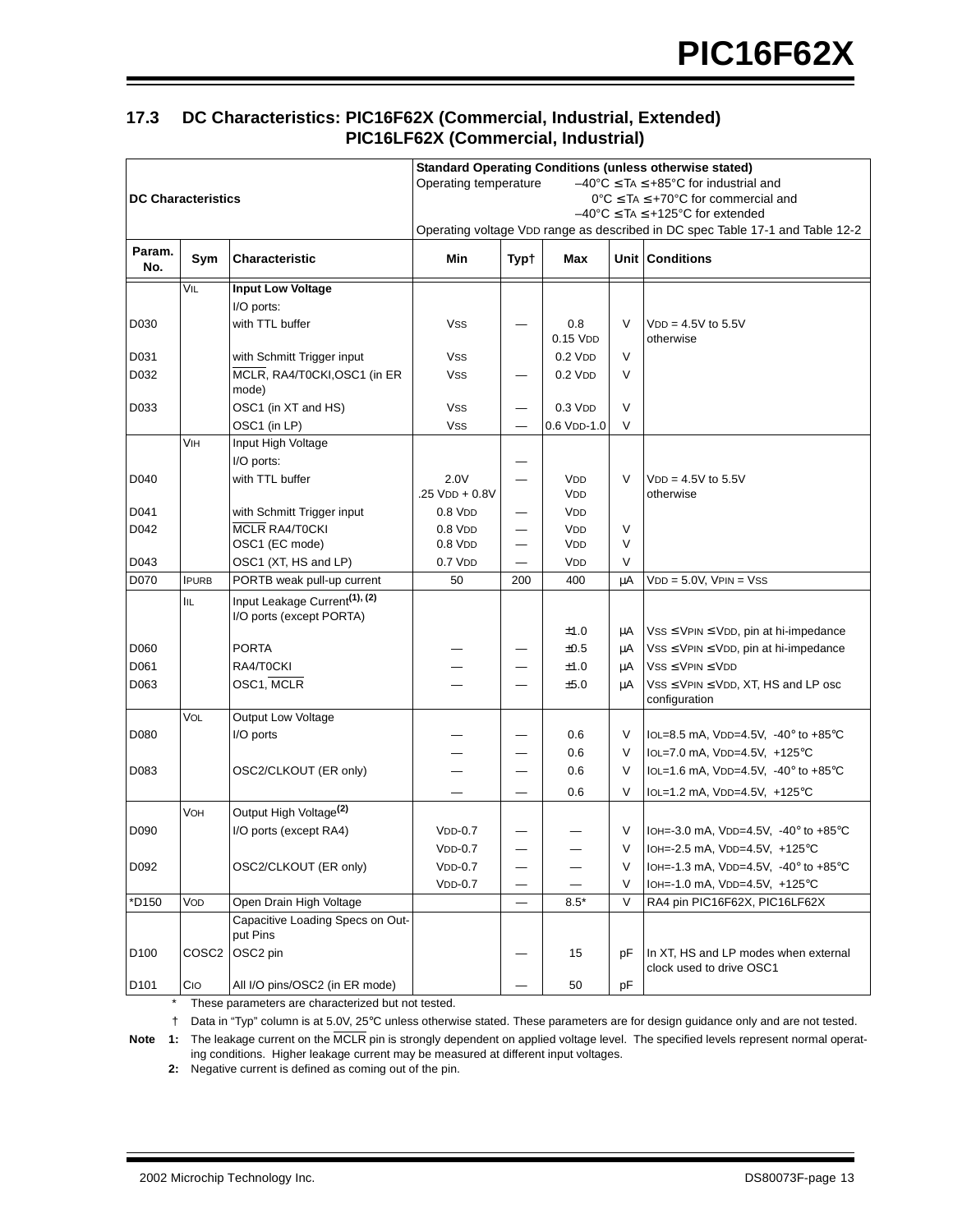# **3. Module: I/O Ports (RA5/MCLR/VPP)**

The following block diagram shown in Section 5, Figure 5-5 is incorrect. The following figure should be used instead.



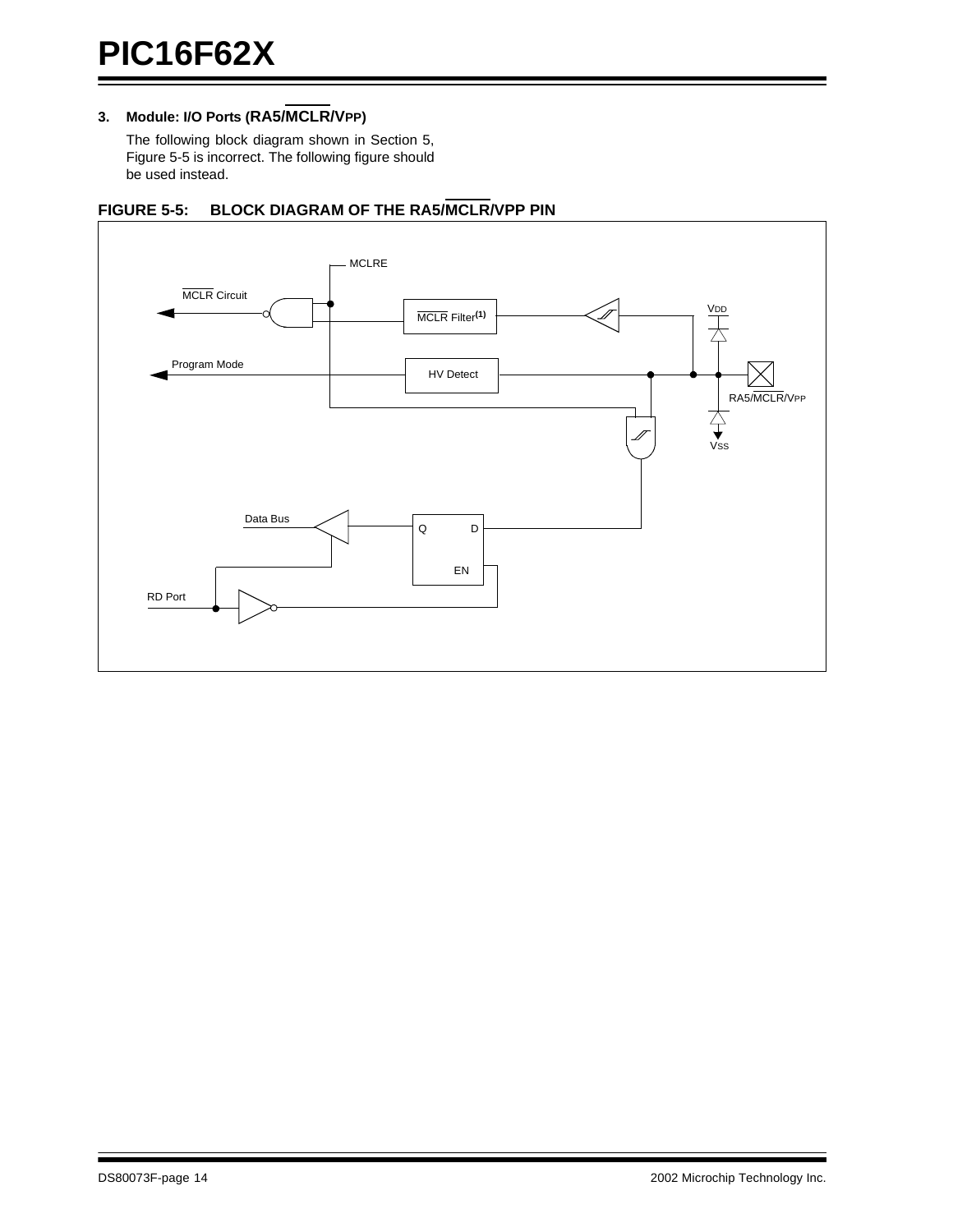# **4. Module: Comparator**

The example given in Section 9, Example 9-1, concerning "Initializing the Comparator Module" is incorrect. The following code example should be used instead.

# **EXAMPLE 9-1: INITIALIZING COMPARATOR MODULE**

| BCF   | INTCON, GIE  | ; Turn OFF Global Interrupts                      |
|-------|--------------|---------------------------------------------------|
| BCF   | INTCON, PEIE | ; Turn OFF Peripheral Interrupts                  |
| CLRF  | PORTA        | ; Init Port A                                     |
| MOVLW | 0X03         | ; Init comparator mode                            |
| MOVWF | <b>CMCON</b> | : $CM < 2:0 > = 011$                              |
| BSF   | STATUS, RPO  | ; Select BANK 1                                   |
| MOVLW | 0x07         | ; Initialize Port A Direction                     |
| MOVWF | TRISA        | ; Set RA<2:0> as Inputs                           |
|       |              | ; $RA < 4:3>$ as outputs                          |
|       |              | ; TRIS<5> always reads '0'                        |
| BCF   | STATUS, RP0  | ; Select BANK 0                                   |
| CALL. | DELAY10      | ; Wait 10us for comparator output to become valid |
|       |              | ; See Table 17-1 Parameter 301                    |
| MOVF  | CMCON, F     | ; Read CMCON to end change condition              |
| BCF   | PIR1, CMIF   | ; Clear pending interrupts                        |
| BSF   | STATUS, RPO  | ; Select BANK 1                                   |
| BSF   | PIE1, CMIE   | ; Enable Comparator Interrupts                    |
| BCF   | STATUS, RPO  | ; Select BANK 0                                   |
| BSF   | INTCON, PEIE | ; Enable Peripheral Interrupts                    |
| BSF   | INTCON, GIE  | ; Global Interrupt Enable                         |

; Insert Your code....

; Helper function is the Delay for 10us routine show below.

DELAY10 : burns 8 cycles + the call for 10 cycles or 10us at 4Mhz goto \$+1 ; goto the next instruction and burn 2 cycles call retlbl ; goto the next instruction and burn 2 more cycles<br>retlbl return ; go back and burn 2 cycles (actualy done 2x for 4 ; go back and burn 2 cycles (actualy done 2x for 4 cycles consumed)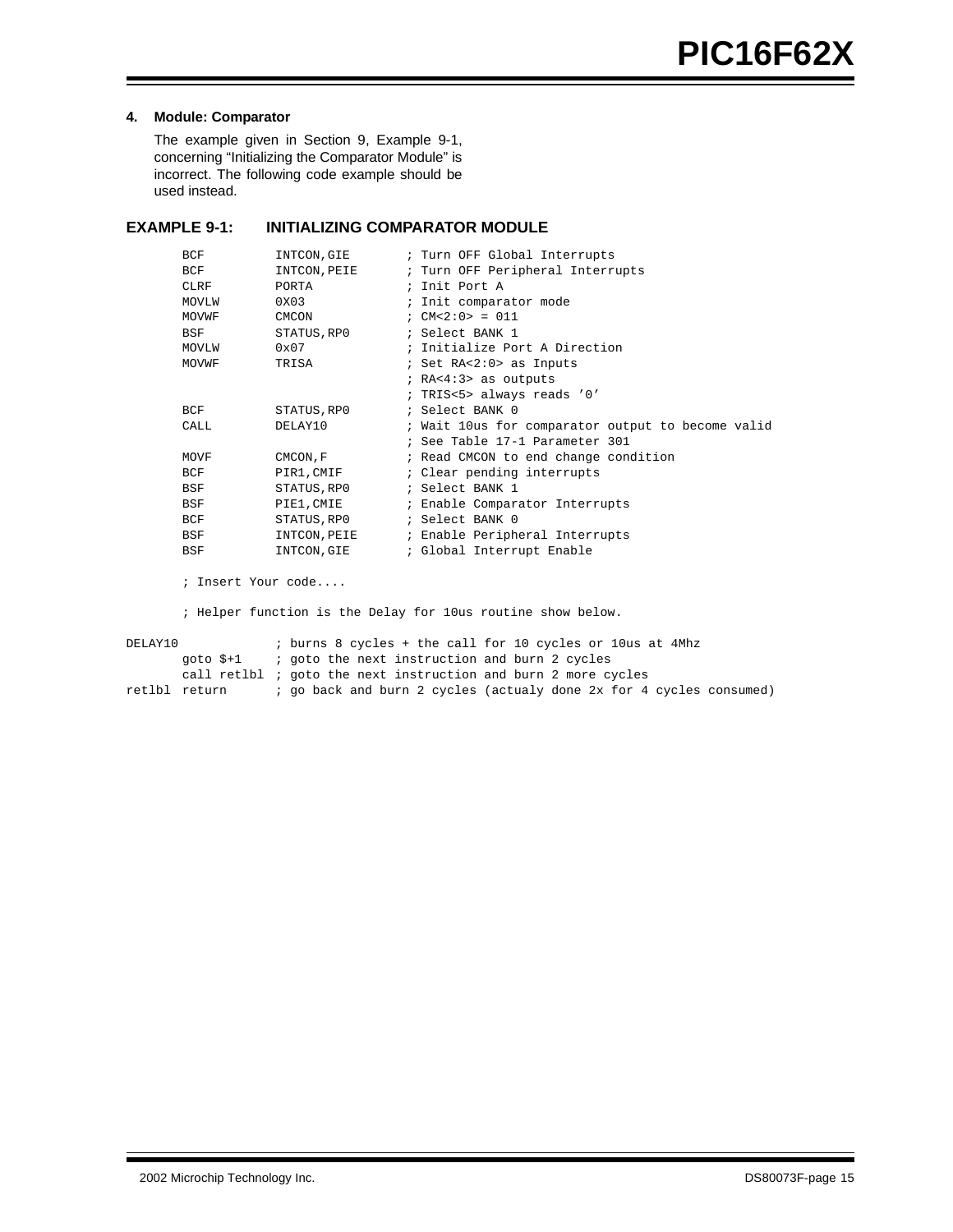# **5. Module: Data EEPROM**

The examples given in Section 13, concerning the Data EEPROM are incorrect. The EEPROM registers are all located in Bank 1. The examples show the registers in Bank 0 and Bank 1. The following code examples should be used instead to use this feature.

# **EXAMPLE 13-1: DATA EEPROM READ**

| BSF        | STATUS, RPO ; Bank 1 |                   |
|------------|----------------------|-------------------|
| MOVLW      | CONFIG ADDR          |                   |
| MOVWF      | <b>EEADR</b>         | ; Address to read |
| BSF        | EECON1, RD           | ; EE Read         |
| MOVF       | EEDATA, W            | $: W = EEDATA$    |
| <b>BCF</b> | STATUS, RPO ; Bank 0 |                   |

# **EXAMPLE 13-2: DATA EEPROM WRITE**

|       | ; set up the data and the address |                             |
|-------|-----------------------------------|-----------------------------|
|       | BSF STATUS, RPO ; Bank 1          |                             |
|       | MOVLW CONFIG ADDR ;               |                             |
|       | MOVWF EEADR                       | ; Address to write          |
|       | MOVLW CONFIG DATA ;               |                             |
|       | MOVWF EEDATA                      | ; Data to write             |
|       |                                   |                             |
|       |                                   | ; perform the write         |
|       |                                   | operation                   |
| BSF   |                                   | EECON1, WREN ; Enable Write |
| BCF   |                                   | INTCON, GIE ; Disable INTs  |
| MOVLW | 055h                              | $\ddot{i}$                  |
| MOVWF | EECON2                            | ; Write 55                  |
| MOVLW | 0 A A h                           | $\ddot{i}$                  |
| MOVWF | EECON2                            | ; Write AA                  |
| BSF   |                                   | EECON1, WR ; Set WR bit     |
| BCF   | STATUS, RPO ; Bank 0              |                             |
|       |                                   |                             |

# **EXAMPLE 13-3: DATA EEPROM VERIFY**

```
; after the write in complete (i.e. in the 
  write interrupt)
 BSF STATUS, RP0 ; Bank 1 
 MOVF EEDATA, W ; load the last
                       written value into W
 BSF EECON1, RD ; start a read
;
; Is the value written (in W Reg) and 
; read (in EEDATA) the same? 
;
 SUBWF EEDATA, W ; the EEDATA has fresh 
                       data
 BTFSS STATUS, Z ; Is the Zero flag set?
 GOTO WRITE ERR : NO, Write Error
                     ; YES, Good Write
                     ; continue program
```
# <span id="page-15-0"></span>**6. Module: Comparator**

Under Section 9.5 Comparator Outputs, in the fourth sentence, "When the CM<2:0> = 110 or 001, multiplexors...", remove "or 001".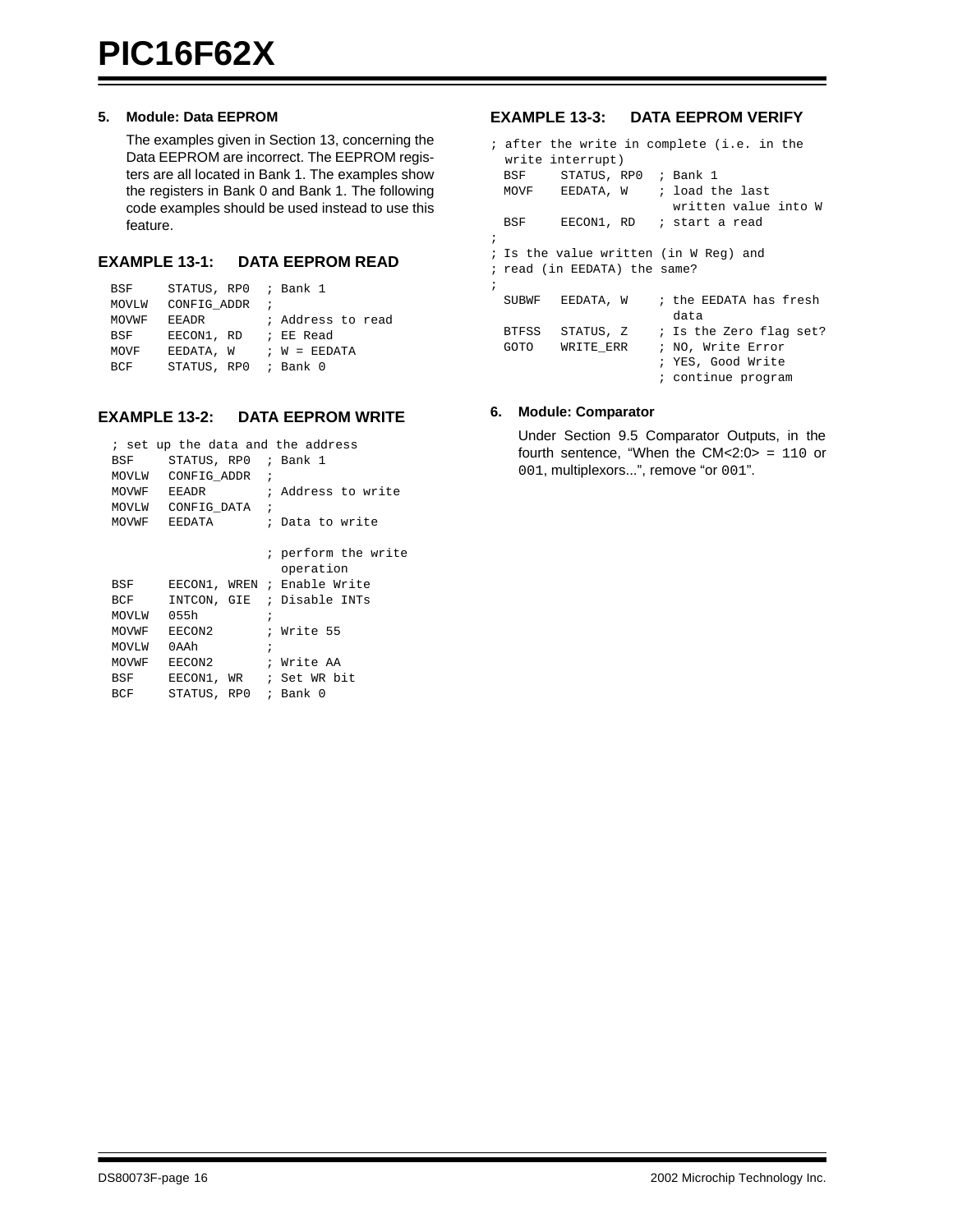# **REVISION HISTORY**

Rev A Document (6/00)

Original errata document.

Rev B Document (11/00)

Issue 3 (CCP Compare Mode), Table 1 and 2 were added (page 2).

Under the Clarifications/Corrections Section, Item 1, Table 15-12 was updated with additional information (page 3).

Under the Clarifications/Corrections Section, the following Items were added:

Rev C Document (6/01)

Issues 2 and 3 were added.

Under Clarifications/Corrections, Items 2 and 3 were changed and Item numbers were renumbered accordingly.

Rev D Document (9/01)

Item 3 was rewritten ([page 9](#page-8-0)).

Under the Clarifications/Corrections to the Data Sheet Section, the following items were changed:

Item 2, Tables 17.1 and 17.2, were updated with minor changes ([page 11](#page-10-0) and [page 12\)](#page-11-0).

Item 6 was added ([page 16\)](#page-15-0).

Rev E Document (2/02)

Item 4 was added, MCLR/RA5 in LVP mode (page 9).

Rev F Document (4/02)

Under Clarifications/Corrections, Item 2, Tables 17-1, 17.2 and 17.3 were updated with minor changes (pages 11, 12 and 13).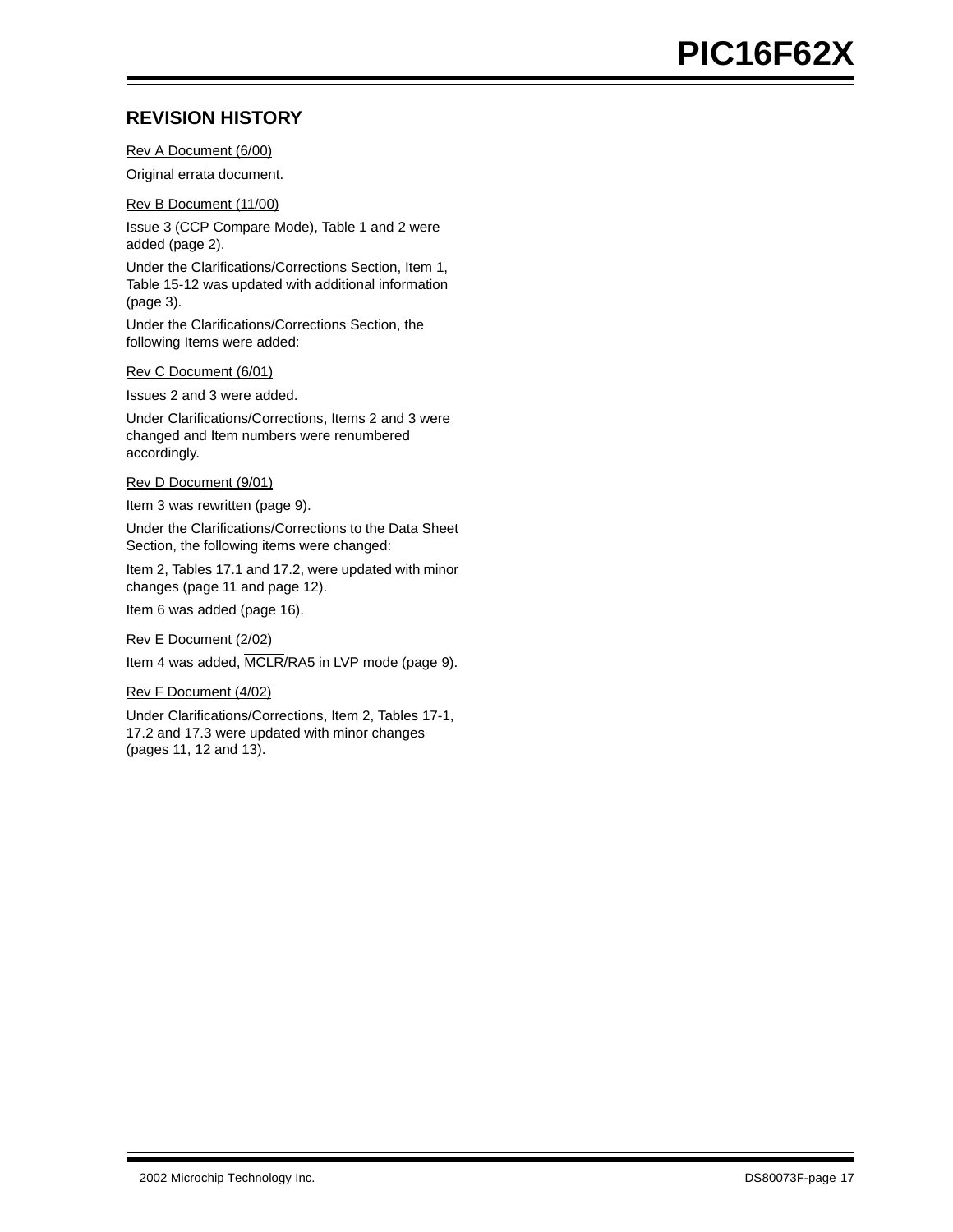**NOTES:**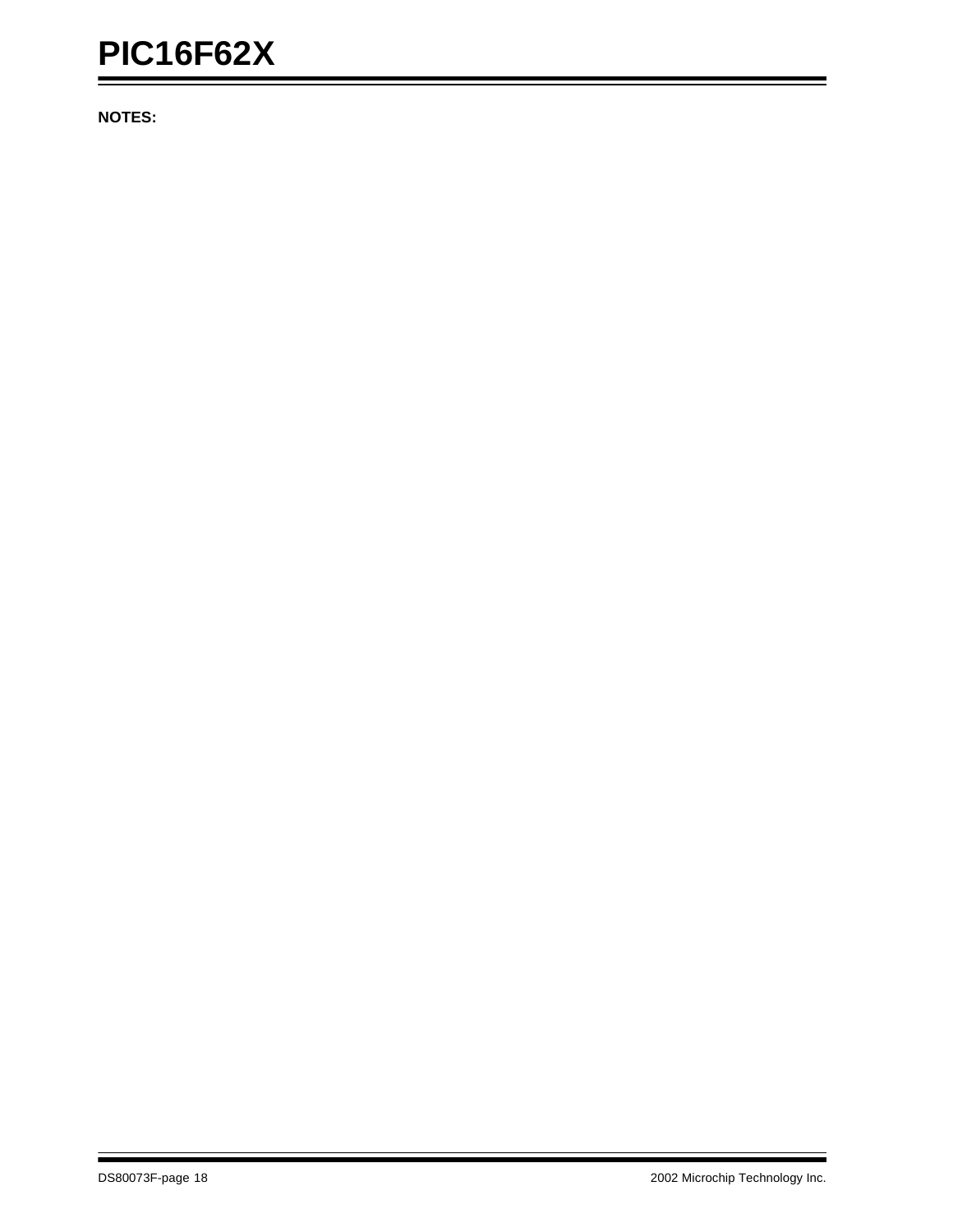### **Note the following details of the code protection feature on PICmicro® MCUs.**

- The PICmicro family meets the specifications contained in the Microchip Data Sheet.
- Microchip believes that its family of PICmicro microcontrollers is one of the most secure products of its kind on the market today, when used in the intended manner and under normal conditions.
- There are dishonest and possibly illegal methods used to breach the code protection feature. All of these methods, to our knowledge, require using the PICmicro microcontroller in a manner outside the operating specifications contained in the data sheet. The person doing so may be engaged in theft of intellectual property.
- Microchip is willing to work with the customer who is concerned about the integrity of their code.
- Neither Microchip nor any other semiconductor manufacturer can guarantee the security of their code. Code protection does not mean that we are guaranteeing the product as "unbreakable".
- Code protection is constantly evolving. We at Microchip are committed to continuously improving the code protection features of our product.

If you have any further questions about this matter, please contact the local sales office nearest to you.

Information contained in this publication regarding device applications and the like is intended through suggestion only and may be superseded by updates. It is your responsibility to ensure that your application meets with your specifications. No representation or warranty is given and no liability is assumed by Microchip Technology Incorporated with respect to the accuracy or use of such information, or infringement of patents or other intellectual property rights arising from such use or otherwise. Use of Microchip's products as critical components in life support systems is not authorized except with express written approval by Microchip. No licenses are conveyed, implicitly or otherwise, under any intellectual property rights

#### **Trademarks**

The Microchip name and logo, the Microchip logo, FilterLab, KEELOQ, microID, MPLAB, PIC, PICmicro, PICMASTER, PICSTART, PRO MATE, SEEVAL and The Embedded Control Solutions Company are registered trademarks of Microchip Technology Incorporated in the U.S.A. and other countries.

dsPIC, ECONOMONITOR, FanSense, FlexROM, fuzzyLAB, In-Circuit Serial Programming, ICSP, ICEPIC, microPort, Migratable Memory, MPASM, MPLIB, MPLINK, MPSIM, MXDEV, MXLAB, PICC, PICDEM, PICDEM.net, rfPIC, Select Mode and Total Endurance are trademarks of Microchip Technology Incorporated in the U.S.A.

Serialized Quick Turn Programming (SQTP) is a service mark of Microchip Technology Incorporated in the U.S.A.

All other trademarks mentioned herein are property of their respective companies.

© 2002, Microchip Technology Incorporated, Printed in the U.S.A., All Rights Reserved.





Microchip received QS-9000 quality system certification for its worldwide headquarters. design and wafer fabrication facilities in Chandler and Tempe, Arizona in July 1999. The Company's quality system processes and procedures are QS-9000 compliant for its PICmicro® 8-bit MCUs, KEELOQ® code hopping devices, Serial EEPROMs and microperipheral products. In addition, Microchip's quality system for the design and manufacture of development systems is ISO 9001 certified.